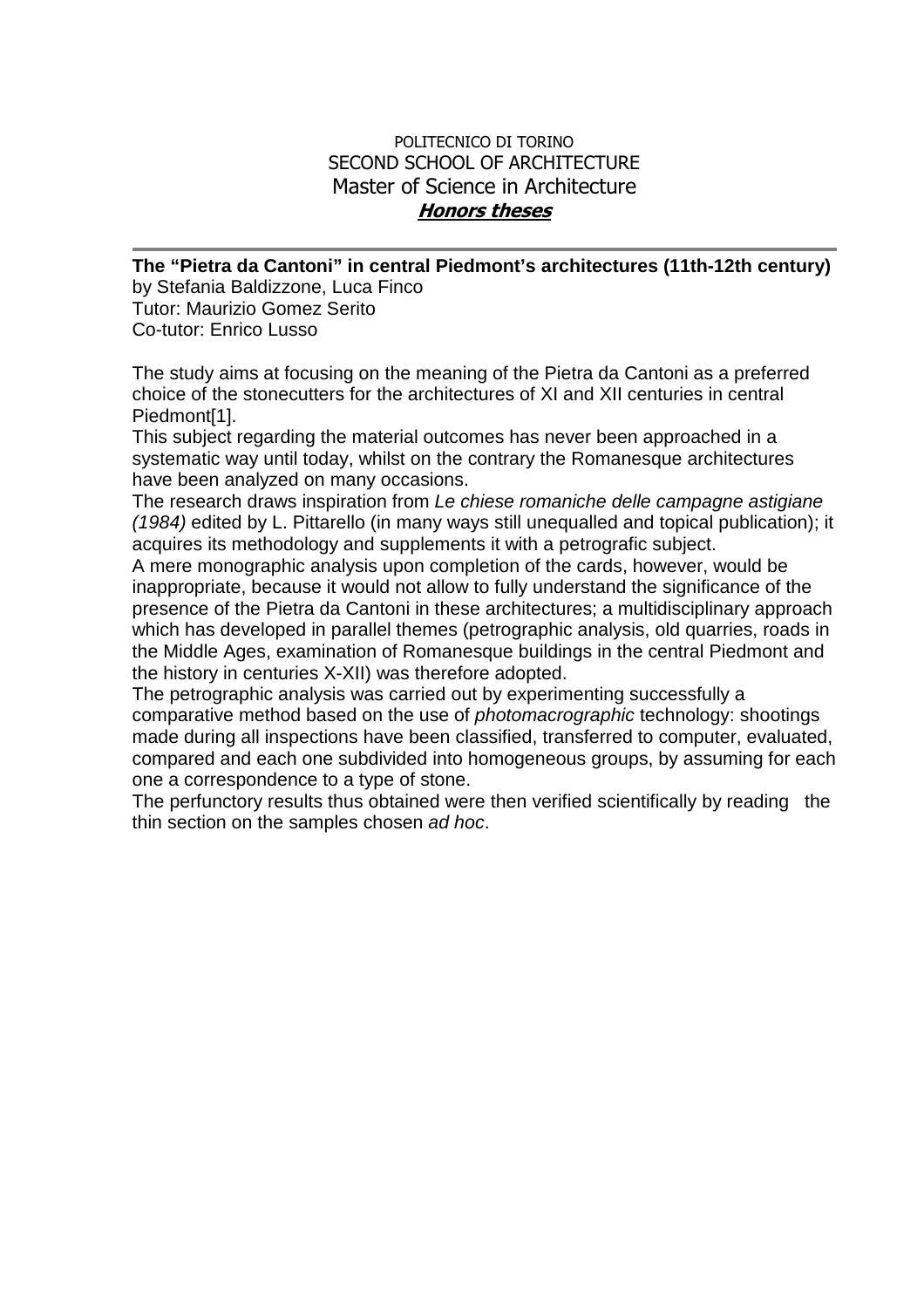The document-Pietra da Cantoni has been interpreted in a much more wider context compared to what the studies propose on this subject.

The plot that has resulted has intersected several critical issues in the historicalterritorial context by offering the chance to make continuous inspections and adjustments along the way.

As for the architectures only, so far the emphasis had been placed on Versa valley, the hub of the astigiano Romanesque style, but Pittarello had already partially extended the analysis by making it clear that the present institutional border was inadequate. The stone as a material, however, has so far been exploited in the low Monferrato, but mainly for applications in traditional architectures (casot, infernot), for the activities of quarries from which "cantoni" and "pianelle" were obtained (until the mid-nineteenth century) and for industrial use, such as cement marl.



By our study, however, it was found that these uses of the stone are not its most important applications; it has thus been reached the conclusion that in this context one can no longer split the stone from Romanesque architecture, so that the architecture is created from the stone, but it is also the stone that generates the architecture.

For all that said, the border necessarily transcends the present institutional one: the area of interest is defined by the buildings that use the same stones having a common feature, a shared method in the use of material probably well established in local tradition.

In this way, more than ever, we can speak of a Monferrato school[2].

The borders of the new area thus correspond to those ones of central Piedmont[3].